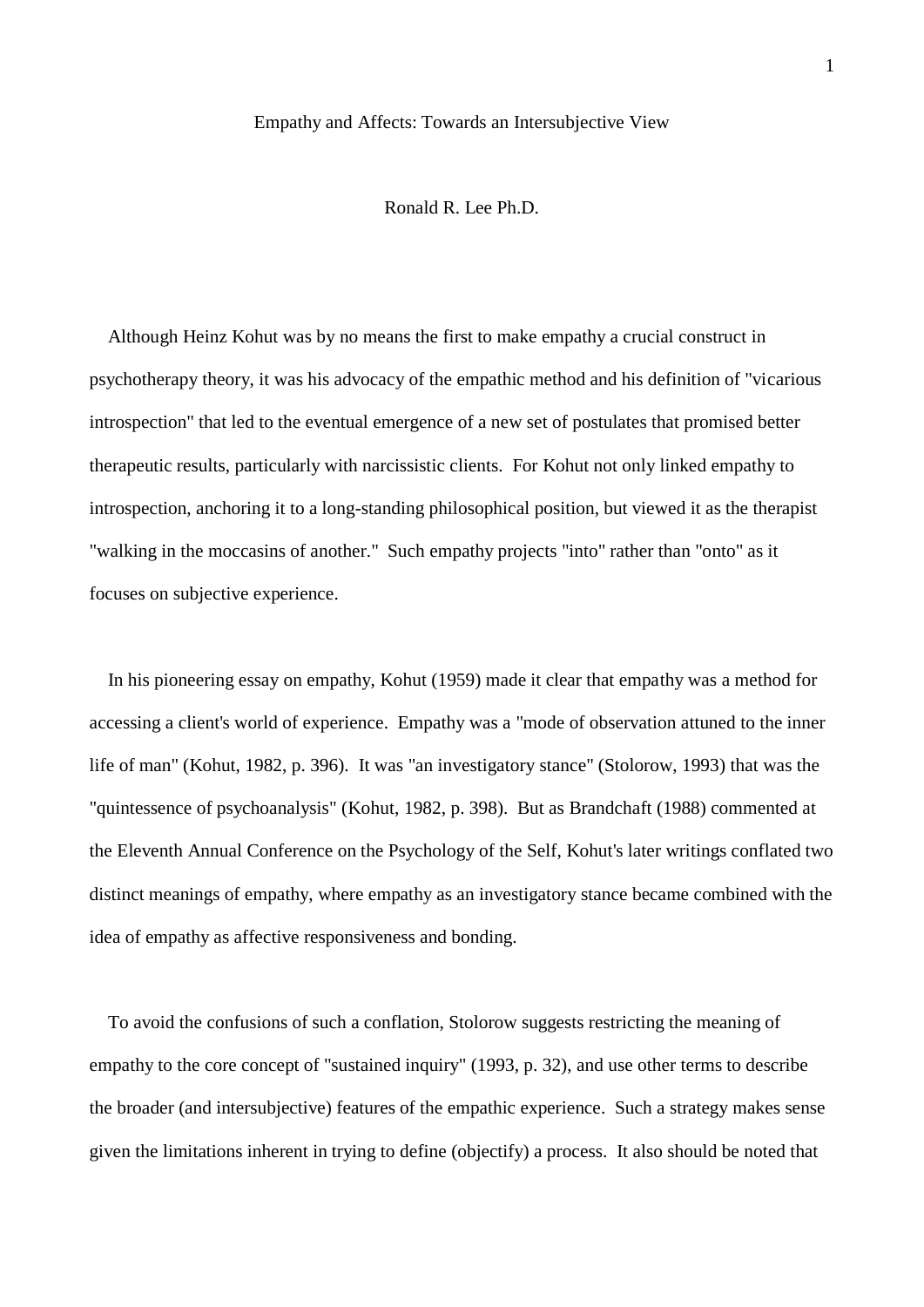terms such as "mode of observation" and "investigatory stance" tend to be skewed towards being the view or activity of the therapist, whereas, the final determination of whether the experience is empathic is the client's.

 The thesis being proposed is that when Kohut's (1959) view of empathy as a mode of observation as seen through Tomkin's (1962, 1963, 1991, 1992) theory of affects, becomes compatible with Bacal's (1985) notion of optimal responsiveness and leads to an intersubjective view of empathy (Atwood and Stolorow, 1984; Stolorow, Brandchaft and Atwood, 1987; Stolorow and Atwood, 1992; Orange, Atwood and Stolorow, 1997) -- rather than empathy as solely the intrapsychic experience of the client. We shall (1) begin with empathy as an understanding

attunement, (2) see empathy as differential affective responding, and (3) examine empathy as responding to the specific affects of fear, distress, anger and humiliation.

### 1. Empathy as an understanding attunement

 With his precise definition, "vicarious introspection," Kohut attempted to clean up the "fuzziness" of the concept of empathy that has long plagued the psychotherapy field. Clearly he separated empathy, an investigatory approach, from the concept of intuition which he saw "in principle [un]related to empathy" (1971, p. 302) and closely associated with unresolved grandiosity, magical thinking and a wish for omniscience (1977, p. 304). Significantly, he thinks that successful psychotherapy decreases intuitiveness and increases a client's capacity for empathy. More importantly, empathy can't be equated with intuitiveness because intuition points to a quality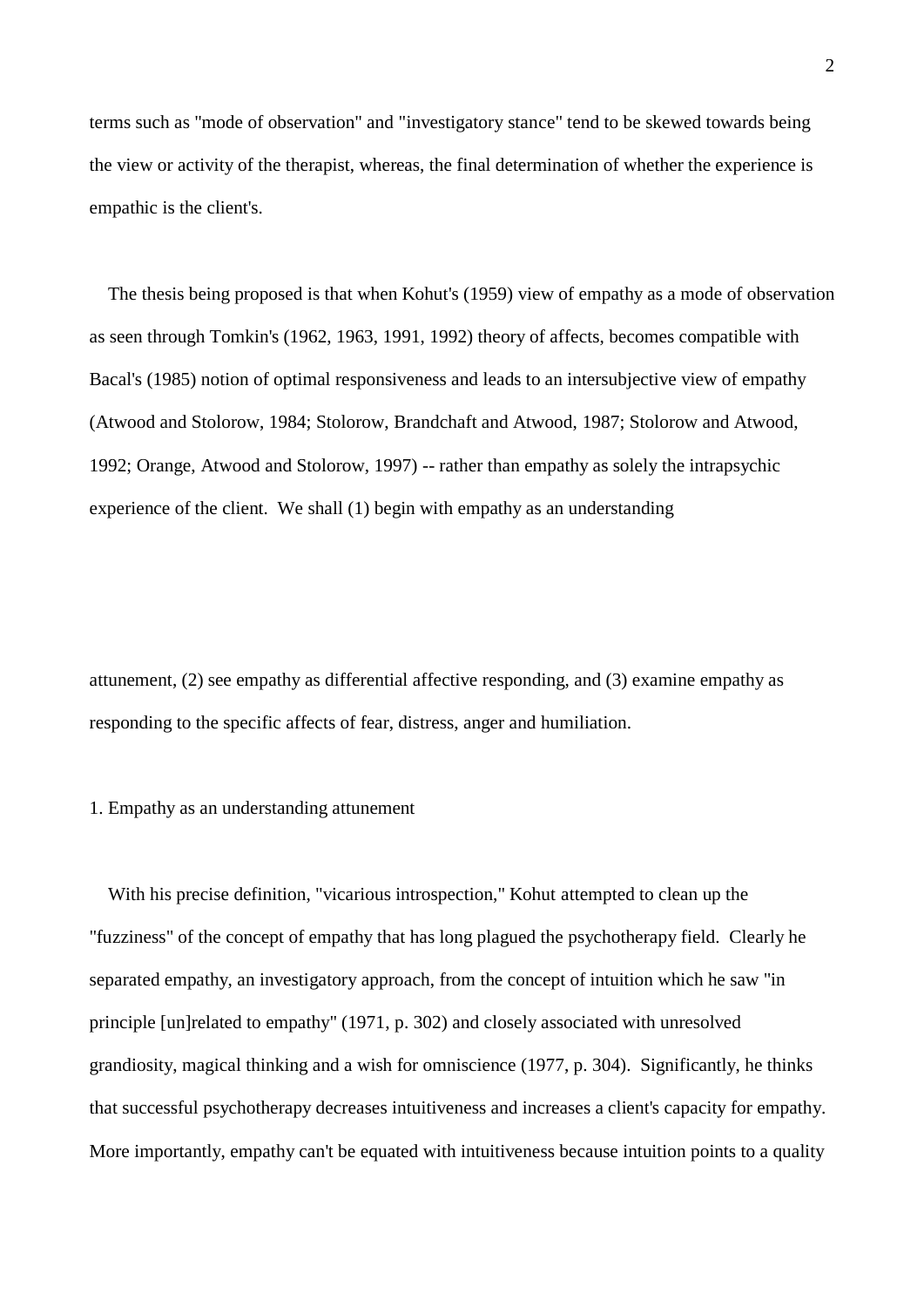of the therapist rather than the empathic experience of the client. From Kohutian and intersubjective perspectives, better therapeutic results occur when the notion of empathy as a personal quality is abandoned.

 Kohut's definition of empathy as vicarious introspection, also prevented the concept from evolving into an explanation for everything - and, thereby, nothing. Yet, with its emphasis on data gathering, Kohut's concept of empathy may be viewed incorrectly as a cognitive process that ignores affects, if an undue emphasis is placed on Kohut's "understanding and explanation" as the two major phases of a self psychologically guided psychotherapy.

 Perhaps concerned that his concept could be mistaken as emphasizing a cognitive process, Kohut (1975) expanded the meaning of empathy to include the qualities of bondedness and nutrience. In referring to empathy as a bond, Kohut followed the same line as Loewald (1960) and Balint (1968) who could not envisage knowing a person without having an experience of being "in-tune." As Kohut (1984) says, such attunement consisted of the "empathic resonance between self and selfobject" (p. 76). Such a shift away from empathy as an investigative stance was inevitable because of empathy's inherent need for an intersubjective process.

 The concept of empathy as attunement is also emphasized in the work of Stern (1985) and those who observe the early development of infants. Through use of two film cameras and a split screen that captures the faces of a mother and infant at play, Stern (1977) demonstrated an "affective engagement" where each matched the other's direction of emotional change when either increasing or decreasing the engagement. And in a convincing experiment Ekman (1983) taught professional actors a series of facial movements that reflected affects. When these actors were asked to relive these affects, the changes in the facial-muscle patterns resulted in measured changes in the actors'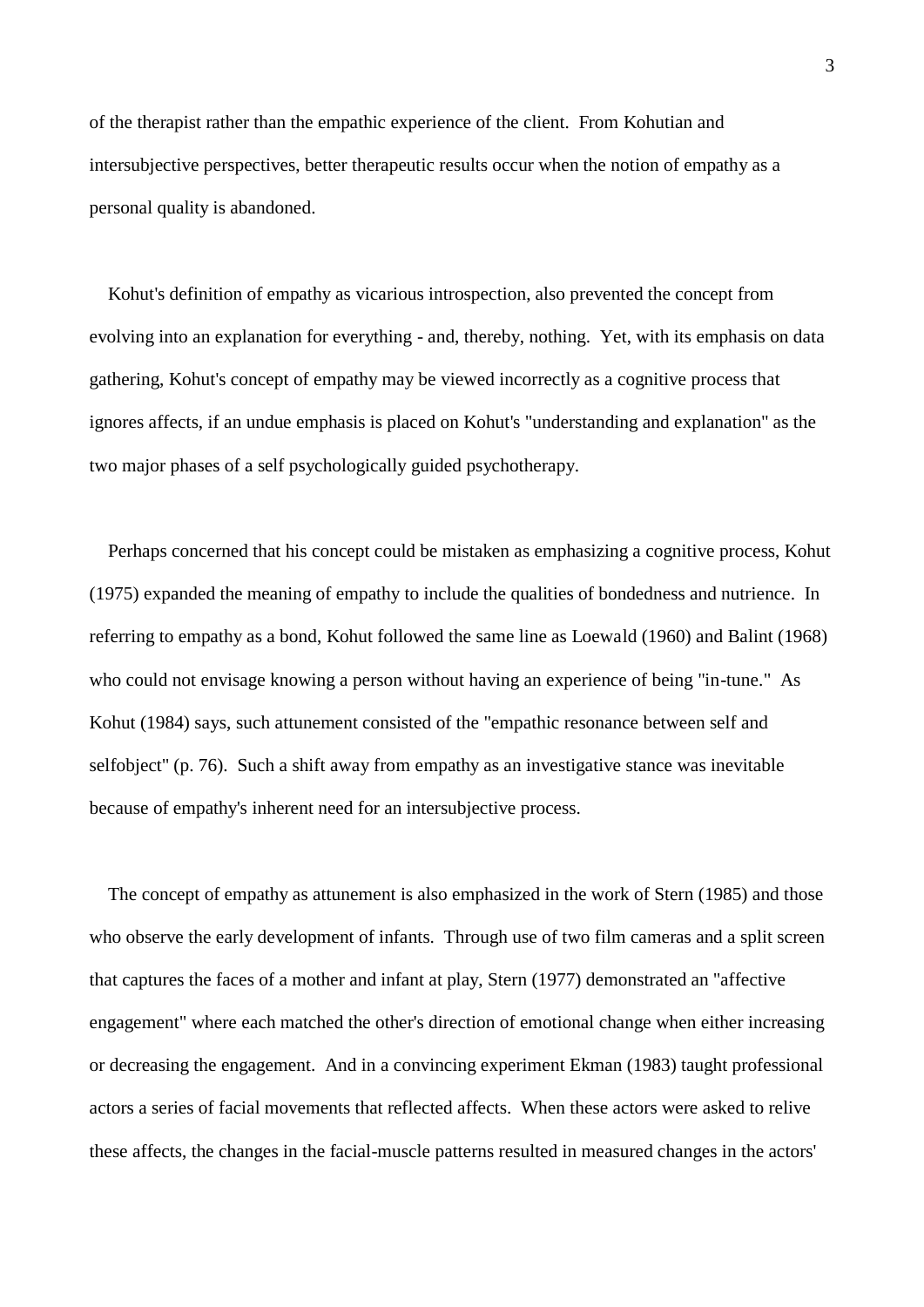autonomic nervous systems. These experiments, in conjunction with other infant observational studies, suggest that two persons are able to become attuned through a process of unconsciously imitating each others facial patterns and, in so doing, experience the other's affective state.

2. Empathy as differential affective responding

 Once we concede that empathic attunement entails affects, we can see how empathic understanding inevitably involves some form of responding. In an important paper, Howard Bacal (1985) made the convincing argument that it was the therapist's responding to the client that was the key ingredient in the development of new self-structures, not the optimal frustration of drive, as Kohut had retained from Freudian theory. Bacal's term "optimal responsiveness" seems close to what I mean by empathic responsiveness, although, his meaning of "optimal" needs explicating. To Bacal, "optimal" means the response that most suits developmental capacity and selfobject needs (Shane and Shane, 1996, p. 38), which becomes more specific and concrete when utilizing Tomkin's affect theory. For, if a therapist's responding is crucial to the client's experience of empathy, empathy is not just the client's perception alone, but an experience in which the internal experiences of the client form the final criterion for the client's value of the interaction. The criticalness of responding shows, for example, when a therapist detects a client's fear, yet responds to this fear in such an anxious way that the client experiences the therapist's exacerbating response as unempathic. Empathy involves more than sensitive investigation, it also is effective responding.

 Kohut (1996) proposes a model for the empathic responding of a healthy mother to her infant's fear: The mother feels a little anxious, realizes there is nothing to feel anxious about, calms herself, picks up and holds the infant - creating a mother-infant unit - and restores a calm state in the infant (p. 360). Compare a mother's calming response to one where the mother's fear escalates with the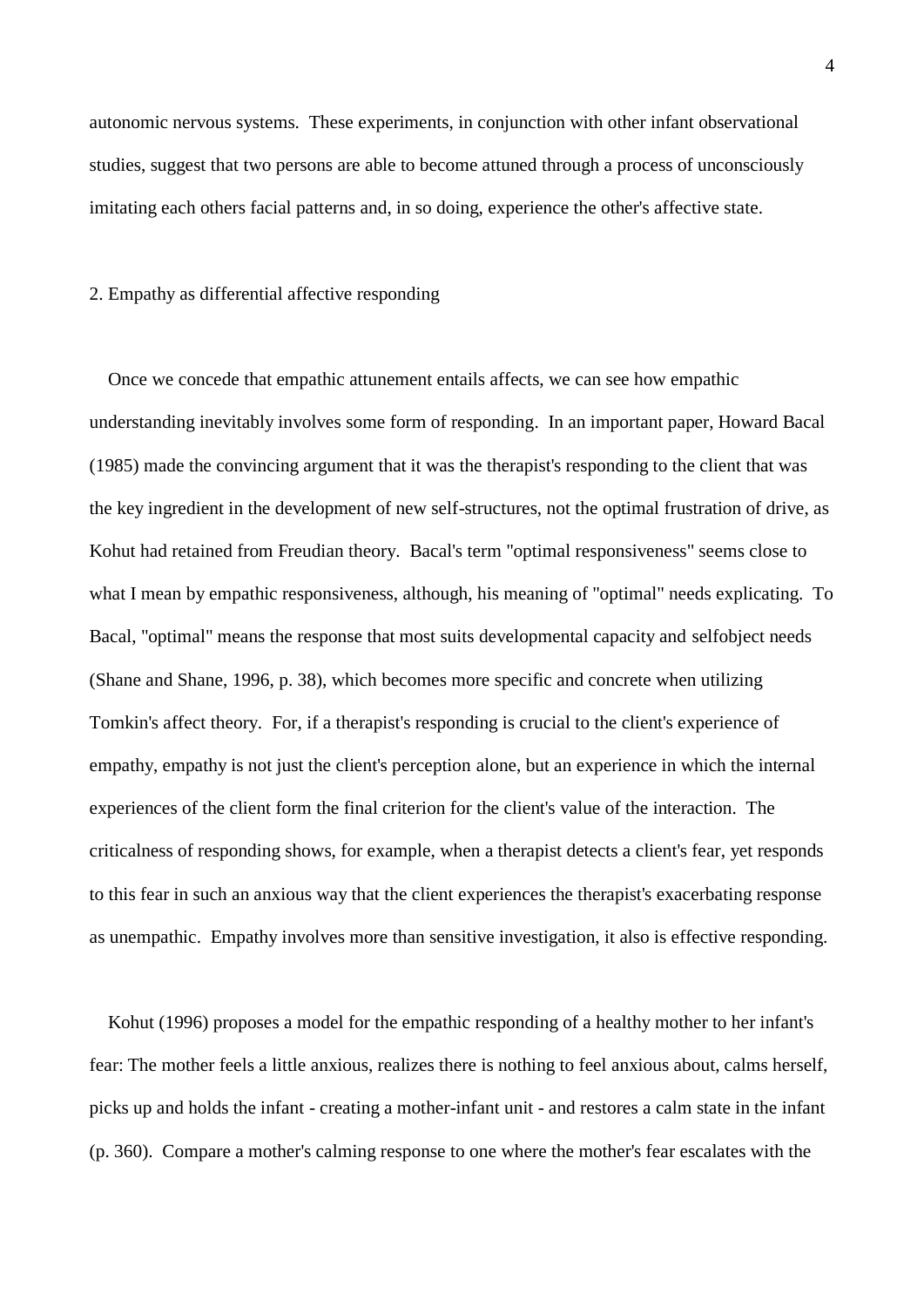infant's fear and, consequently, the infant experiences the mother as unempathic. In such a unempathic experience the mother understands the infant's state but is unable to respond in an appropriate way.

 Kohut's example of fear, an affect, points to the role of affects in empathic experience. According to Basch (1983), an affect is "the reaction of the subcortical brain to sensory stimulation" (p. 692). In defining an affect this way, Basch cites the pioneering work of Silvan Tomkins (1962, 1963, 1991, 1992) who believes there are nine discrete, inherited programs located in the brain's limbic system and linked to distinctive facial muscle patterns, autonomic nervous system stimulation, bloodflow, respiration and vocal responses. Following Darwin's hint (1965), we combine the negative affects of shame, disgust and dismell (Tomkins analog for "bad smell": see 1991, p. 21) into a humiliation complex. Clinical experience has shown that close attention to Tomkins' positive affects of interest and joy, and his negative affects of fear, distress, anger and humiliation, is necessary in working with clients with self-disorders.

3. Empathy as responding to fear, distress, anger and humiliation

 An examination of the negative affects of fear, distress, anger and humiliation, show how differential responding to these affects contributes to the client's experience of being empathically understood.

(a) fear and distress.

 With fear it is the therapist's ability to counterbalance the client through calming and not the prolonged synchronous reverberations of sharing in the fear, that client's so often report as being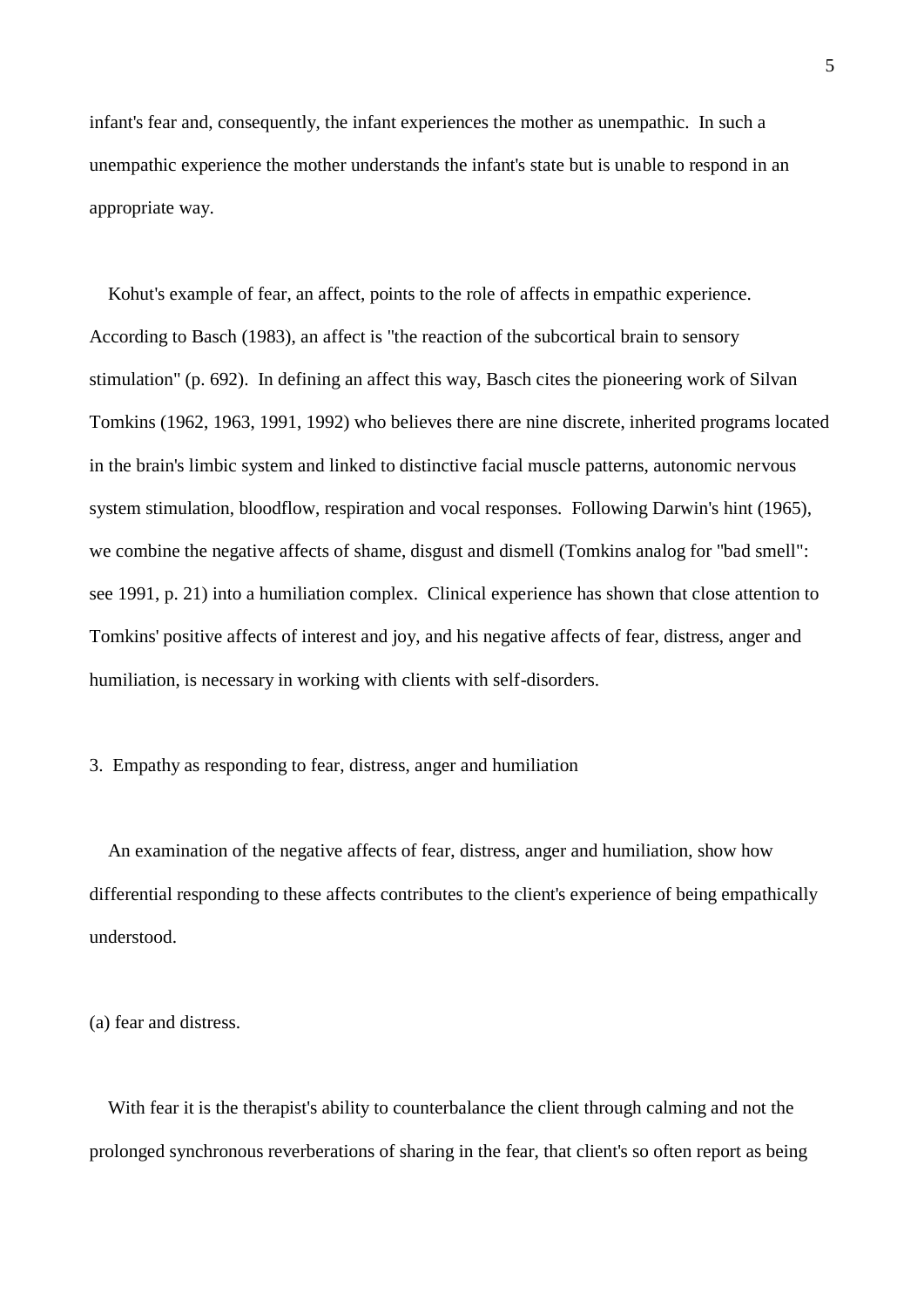empathic. In contrast, attempts to calm a distressed client, a complementary response, may be experienced as being non-empathic. This may be because crying, as one of the most reliable signs of distress, and as an essential part of the process of grieving, needs to be allowed to run its course and not be soothed away. In grief work, as Bowlby (1980) emphasizes, it is not so much the crying itself, but a facilitating context in which crying and distress behaviors are encouraged (p. 228) (also Glick, Weiss and Parkes, 1974, p. 56), a synchronous response, that clients report as an empathic experience.

 The importance of a synchronous response to distress was made by Bowlby's (1980) studies on grieving. He considered "the enjoinders of relatives and friends [to the grievers] that they pull themselves together and stop crying" (p. 227) a non-facilitating context and an obstacle to the grieving process. In contrast to such prohibitory injunctions, the customs of many cultures facilitate the synchronous crying of relatives and friends. In the Warramunga tribe in Australia, for instance, Durkheim (1915) describes mourning men and women as weeping, wailing loudly, and lacerating and/or burning themselves (p. 436). These cultural practices suggest that it is the mutual participation of the sufferers in the grieving event that facilitates coping with distress and suffering. Such a synchronous response is similar to Kohut's notion of a twinship experience. When a participating experience of suffering occurs, viewed by Freud as compassion or "suffering with" (Strachey, 1957), a client experiences the therapist as being empathic.

 If client fear needs the complimentary response of calming, and distress needs a participating, synchronous response, a therapist's ability to distinguish between them becomes important for the client's experience of empathy. This difference may be noticeable, for example, in new clients whose anxieties recede as bonding occurs, and those clients whose sense of discomfort and misery never seems to recede, in fact, becomes greater as bonding takes place. With these latter clients, a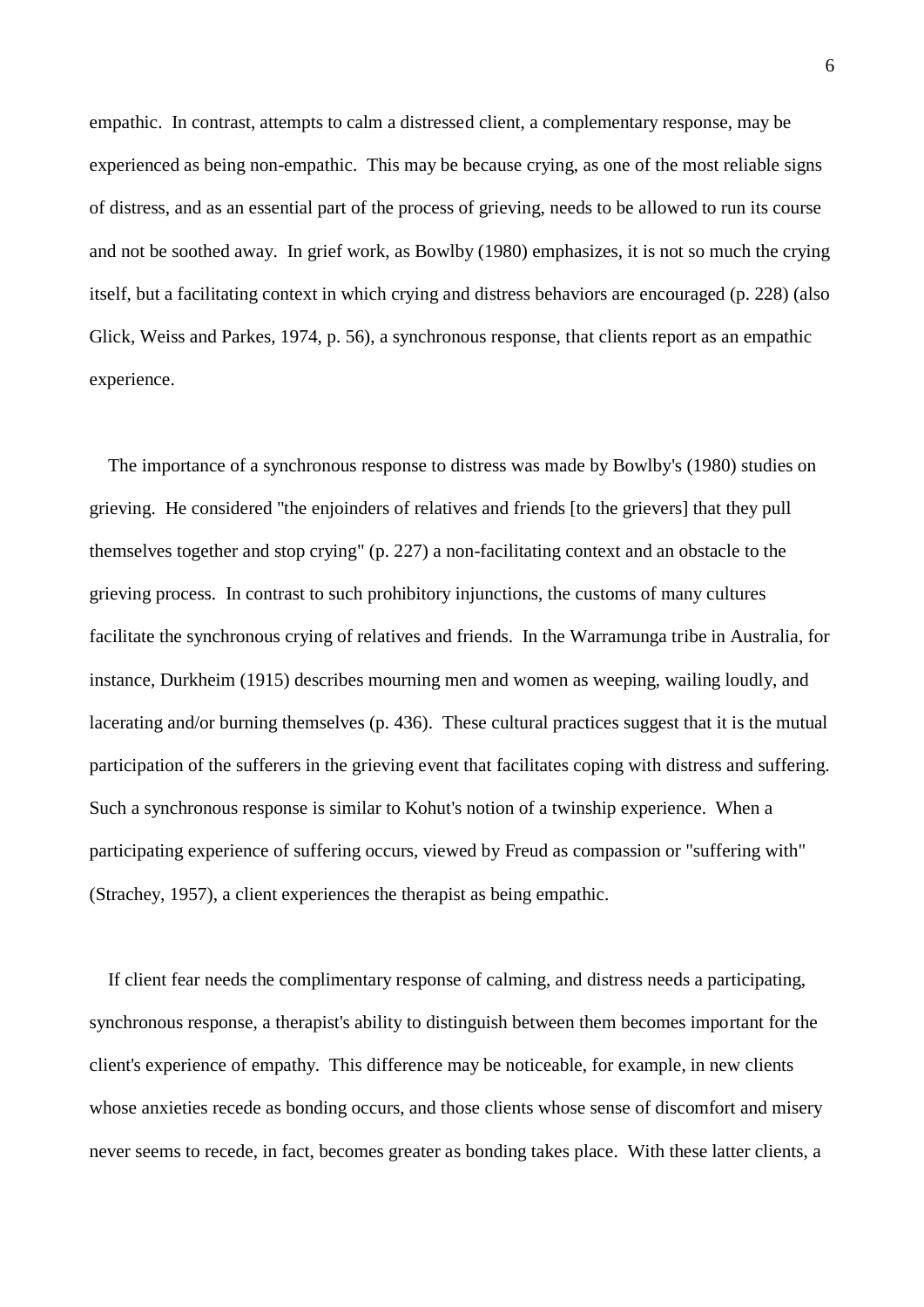therapist's overt attempts to sooth their distress by recommending such procedures as breathing exercises, hugging, or Reiki enrage them if such soothing attempts are seen as avoiding sharing in their distress.

 Ms. D, for example, was a client who presented with a series of minor complaints. When some of these were successfully resolved, I noted that others took their place. So I shifted focus from the client's avowed need to solve problems, to the perspective that the presenting issues were symbols of an underlying distress the client was enduring. For the next eight sessions I participated in the client's seemingly endless miseries and endured them, as did the client. The client then shifted her focus to her family status as the unwed middle daughter and the family expectation that she not marry but take care of her European-raised parents in their old age. Her verbalizing the burden of her role, lessened her feelings of distress, and eventually, led to a decision to date men.

 The need for differential responding to fear and distress if the therapist is to be experienced as empathic, confirms Tomkin's contention that each affect forms a discretely organized system located in different parts of the limbic brain. In contrast, a concept of a homogeneous system of affects is not supported by the clinical evidence, nor by the brain's neural architecture. The concept of "getting in touch with feelings" seems derived from the James-Lange theory of a general affective response (James, 1890), a view that Tomkin's has spent his professional life successfully demolishing.

 Complicating the therapist's ability to discern between fear and distress are the clients who manifest both, although one often eventually emerges as a client's primary concern. With clinical experience, a therapeutic skill in differentiating between fear and distress can be developed. But the ultimate position of knowing which affect is primary comes from the responding of the client to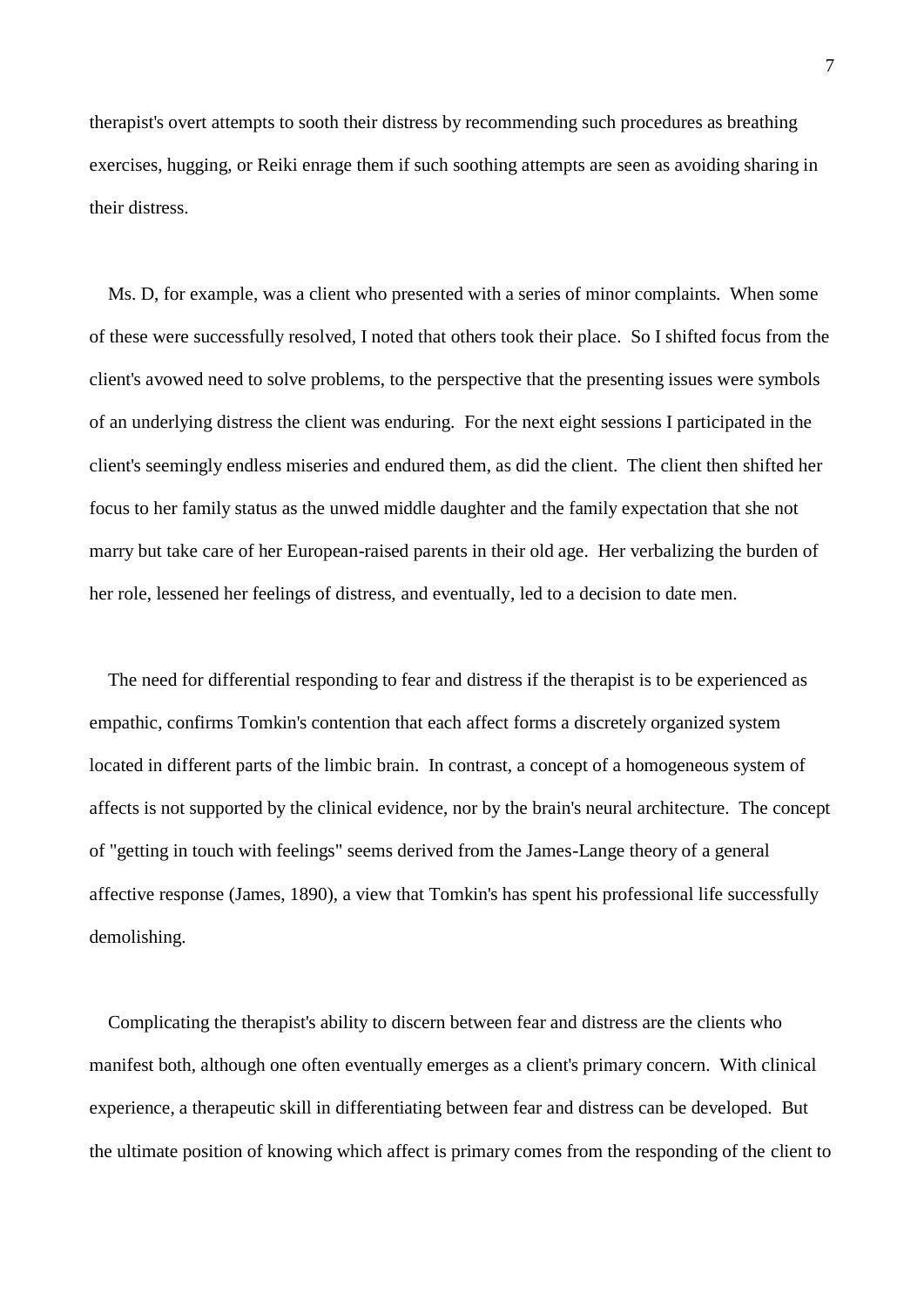the therapist in an intersubjective context. When a therapist gives either a synchronous or a complementary response but is experienced as unempathic, the therapist shifts to the other mode in an effort to find what may be experienced as empathic.

 With both fear and distress the key issue is excessiveness. When clients present for psychotherapy with fear as their primary affect they do so because they experience it as excessive. The calming, soothing function of the therapist as discussed by Tolpin (1971) is to reduce the fear to an acceptable level, but not to eradicate it. Plato had a similar view in his Protagoras when he mentions two inscriptions in the temple of Appolo at Delphi - "know thyself" and "nothing too much." MacLean (1990, p. 6) suggests that the second maxim should be translated as "nothing in excess."

 The goal of an optimal level of fear is supported by the results of some well-known research in psychology on animals that led to the Yerkes/Dodson (1967) principle: that there is a curvilinear relationship between fear and learning. This means that with no fear there is little, if any, learning. Then as fear increases, learning does until the apex of the curve is reached, after which as fear further increases, the learning declines. This curvilinear relationship suggests that there is an optimal range of fear which has an evolutionary survival value. Such a curvilinear relationship between fear and personal growth is also supported by the view of Klein (Grosskurth, 1986, p. 191).

 A curvilinear relationship is also found between fear and task performance (Mandler and Watson, 1966) and fear and healing (Florell, 1971). Florell, for example, documented that orthopedic surgery patients who were encouraged to share their concerns the night before their pending surgery, were more anxious preceding the surgery, but in post-surgical measures, were less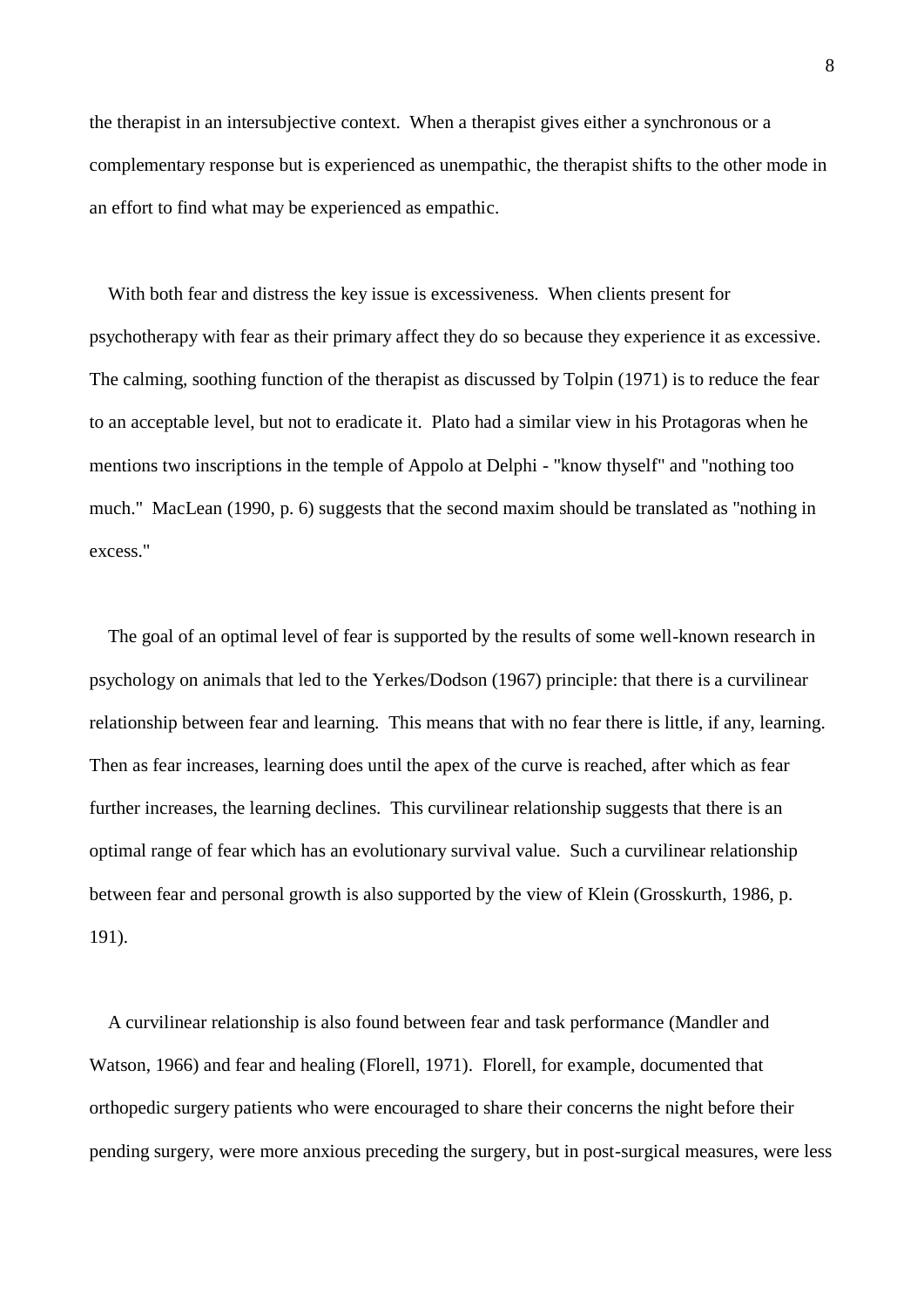anxious, needed less pain medication, had less lines of nurses notes, and were discharged a day earlier, compared with clients who were not seen and did not share their anxieties about the impending surgery. This treatment seems to have been successful because it raised the client's presurgical fear to an optimal level.

 The positive function of optimal fear may be paralleled by distress. Some distress and suffering may be necessary to help transform old grandiose expectations into qualities that enrich our humanness (Kohut, 1966). So, both fear and distress at optimal levels seem to be necessary for adaptive living. What is different about them is the way they are attenuated if they become excessive. With fear, attenuation may occur better from a complementary response; with distress, modulation may better come from a synchronous response where "a trouble shared is a trouble halved."

### b. Anger.

 The unique qualities and distinctive way of functioning of each affect becomes even clearer with the affect of anger. Physiologically the affect of anger acts as an accumulator. Anger functions this way because, of all the affects, its neural stimulation atrophies the slowest. So, if a series of small incidents stimulate the amygdala, neural excitation increases when the rate of stimulation exceeds the attenuation rate of previous stimulations. Hence, a large number of small regular irritations can eventually provoke the kind of rage that is normally associated with a major wounding. This concept of anger as an accumulating affect is important because once anger, an affect, exceeds a certain threshold, and triggers what Lachmann (1997) calls "eruptive aggression," a drive, working with potentially violent clients may become perilous.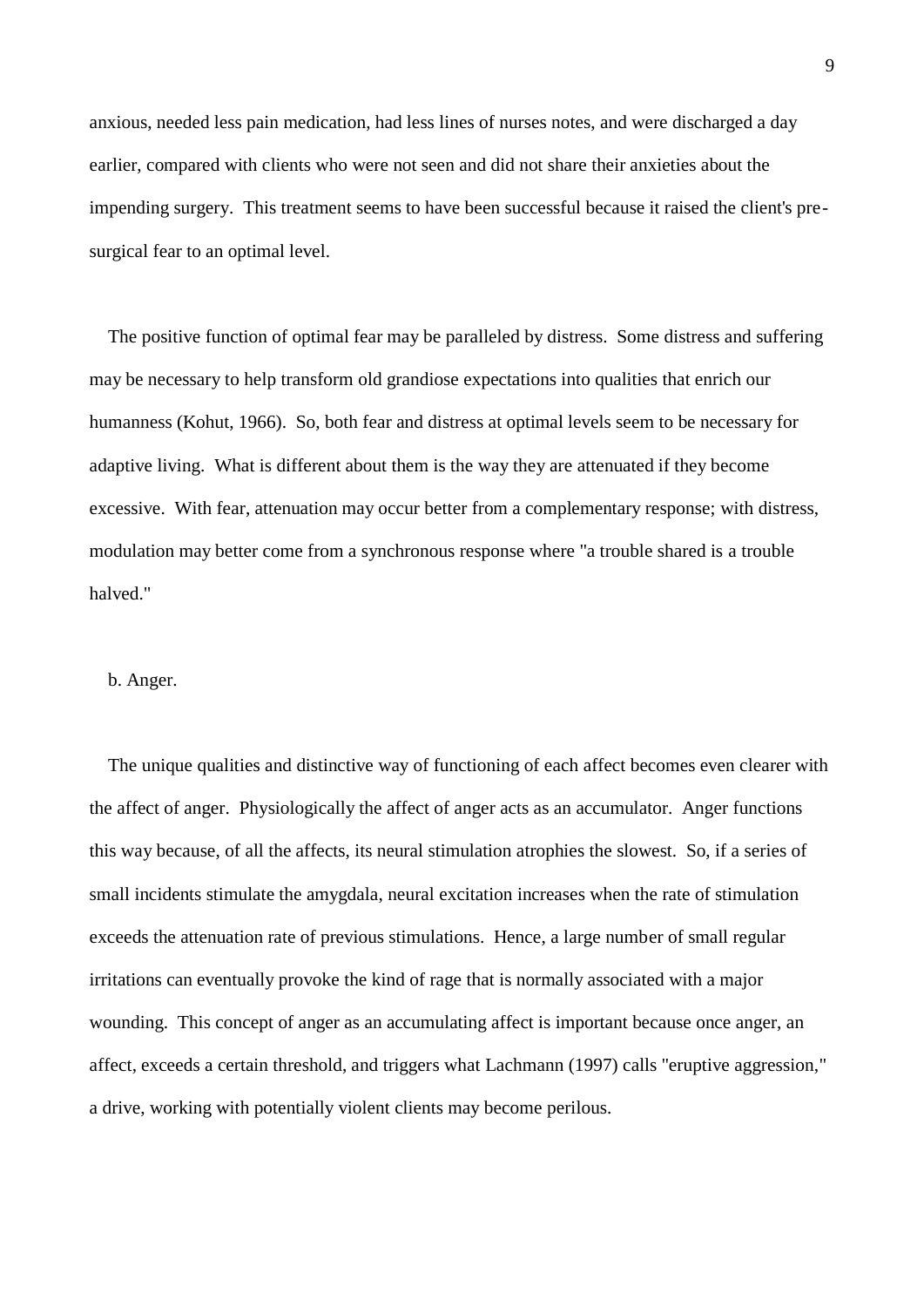With non-violent clients, the presence of anger calls for an empathic response. According to Tomkins (1962), in Freudian theory, a confusion between the affect of anger and the aggressive drive led to interpreting a client's depression as a repressed drive. This drive-focused interpretive approach, often experienced by a client as non-empathic, led to the partial fragmentation of the client and created anger as a "breakdown product" (Kohut, 1971). The most important feature of anger is not its capacity to be repressed, but its ability to accumulate. Accumulating anger that is repressed is dangerous, not repression itself.

 As with the affects of fear and distress, low ranges of anger may be a valuable motivator for both individuals and society. For example, a cold and angry Stuart Diver, the Thredbo (Australia) landslide survivor, (Melbourne Herald-Sun, 27/08/97) said to himself while trapped under concrete slabs and with his dead wife beside him, "You bastards, you've killed my wife, the most precious thing to me in the world, so you are not going to get me."

 Clients in psychotherapy who express excessive anger, need the anger attenuated. Such attenuation is usually not achieved either by a synchronous focusing on the anger itself, nor by a complementary focusing on something positive, as if anger is shameful and needs avoiding. Anger needs a searching for the triggering stimuli (signs) that careful attention to the clinical material usually reveals. Such a search involves the recognition of triggering patterns that have been repressed or disavowed. Making such a search assumes a non-radical constructionist position regarding reality (Gill, 1994). Radical constructionism assumes there is no objective reality but what is created by the client. In contrast, the non-radical view believes there is a reality, but what we experience is a construction or modification of that reality. This non-radical constructionist view, compatible with the contextualist assumptions of intersubjective theory, means that the client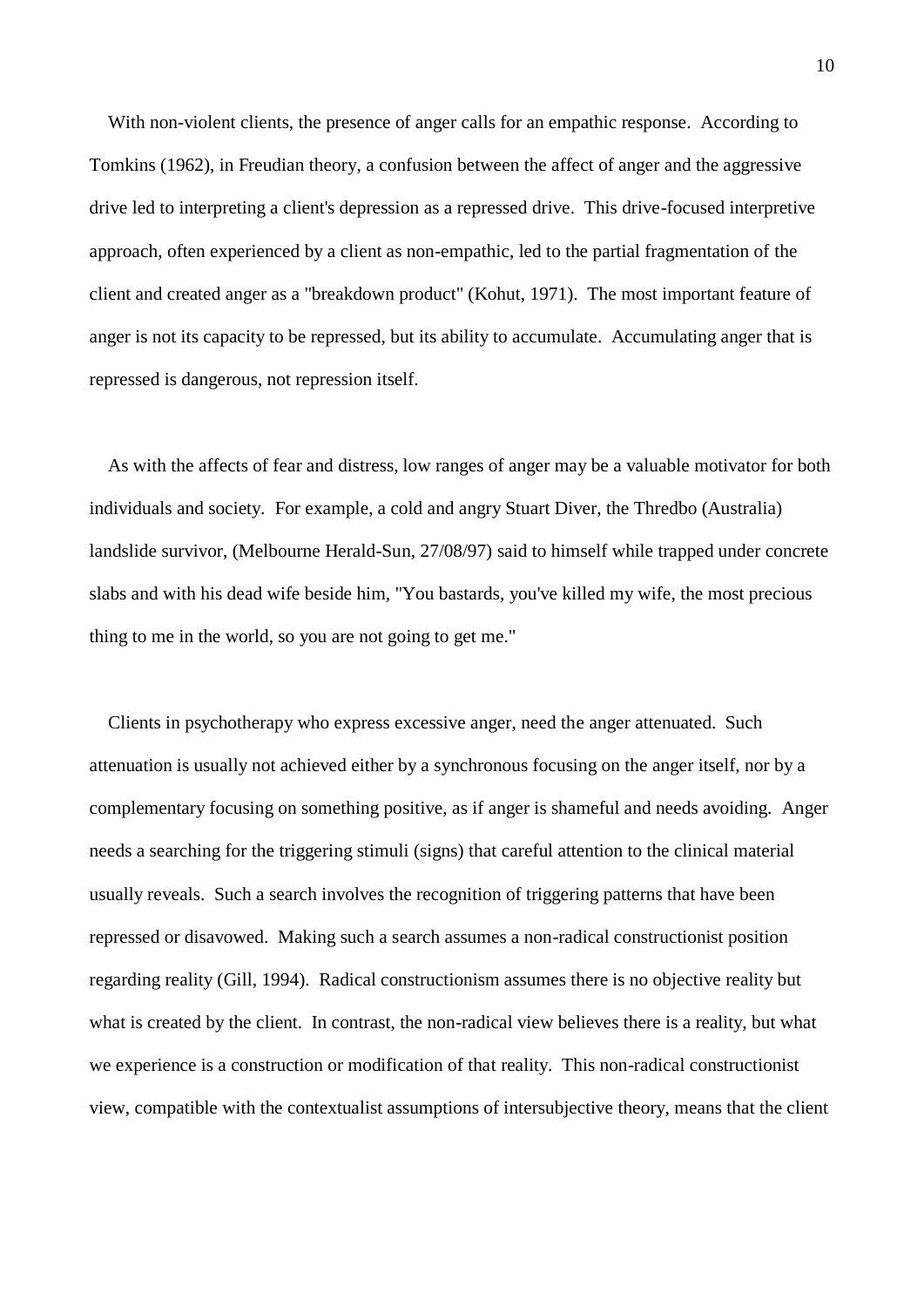doesn't have anger without the involvement of the context in which he lives. Exploring the client's context for triggers reflects this constructionist view.

 Helping clients with overstimulated anger involves both free association and interpretation with a view to locating the features of situations that trigger a client's anger. So, if the therapist's response to fear is to sooth, and to distress, to share, the response to anger is to search for and perceive triggering patterns, thereby attenuating the level of stimulation and giving the client a greater sense of control. This search for releaser patterns in the client's context, whether the "in here" of the therapeutic relationship or the "out there" of other relationships, repeated many times, leads to the attenuating of anger to a lower, optimal range through an increase in a sense of control, and to a more cohesive self.

# (c) Humiliation.

#### An empathically experienced response to humiliation

ultimately involves an uncovering of shame, disgust and dismell. The uncovering attenuates the humiliation, however, only if it takes place in a context that is nonshaming. When such a nonshaming, uncovering process takes place the shame-ridden client feels empathically understood. As shaming seems to be the gateway into this complex, we explore further the affect of shame.

 In Tomkin's (1963) view, shame is a silent, background affect. Shaming, the reverse of mirroring, (Kohut, 1971), may be used adaptively in an optimal range to shape persons for functioning in ways acceptable to both family and society. Experienced excessively, however, shame acts like an acid on self-esteem, making a person self-fragmentation prone. Despite excessive shaming, a shame-prone person manages to retain some self-cohesion through the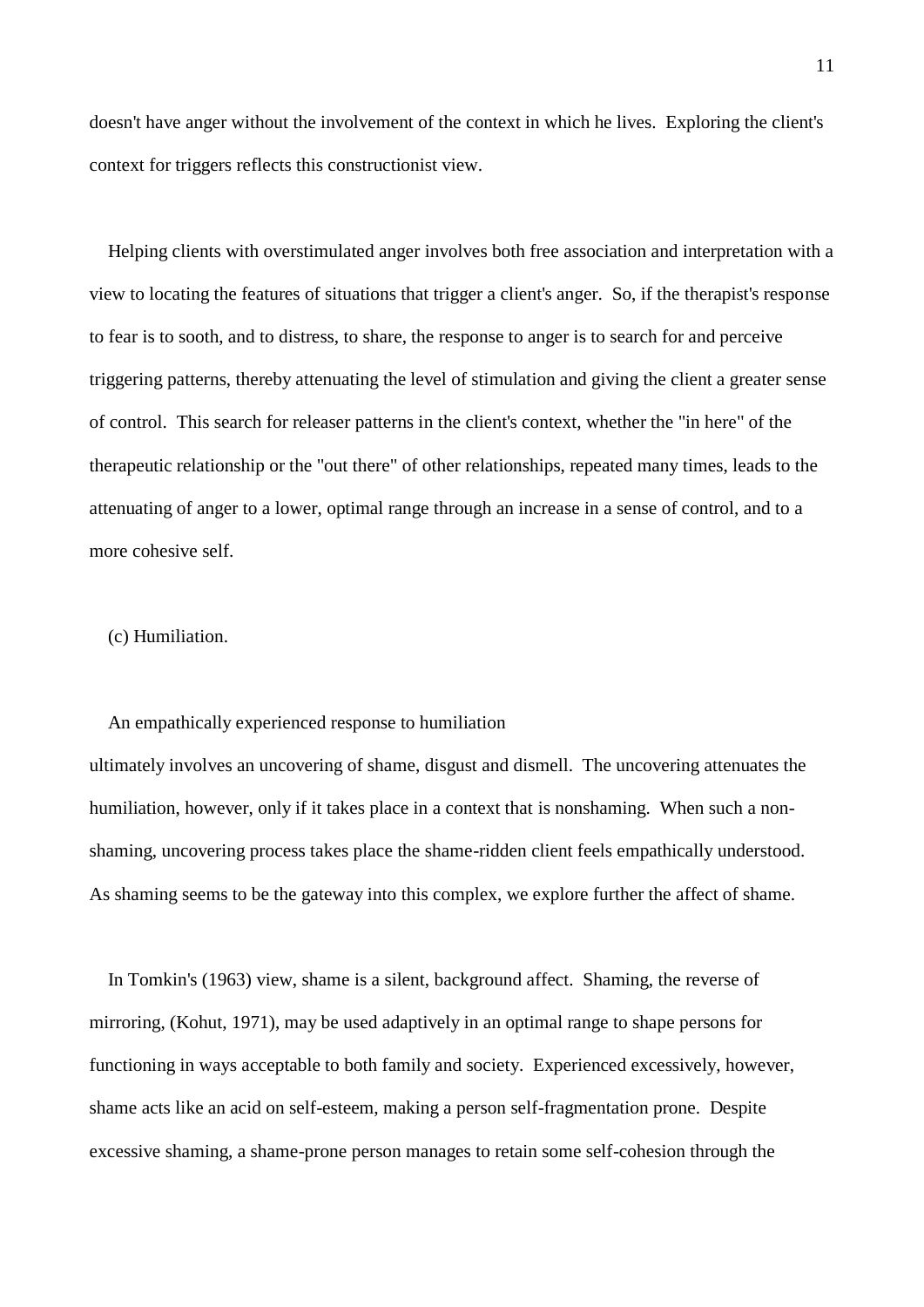avoidance of self-assertiveness, but is left more fragmentation-prone than a person whose shame remains within the optimal range.

 Shame is connected to a person's ideal. With Mr. M, a single young man with "relationship problems," an idealizing transference to his female therapist formed after about dozen psychotherapy sessions. Once Mr. M experienced an increased sense of aliveness, he talked about his fear of dependence on his girlfriend and his mother, which the therapist eventually interpreted as his enjoying their relationship but feeling shame because he needed it. He felt shame because he was not living his ideal of being strong and autonomous.

 In his theoretical advances, Kohut (1971) revealed how the ideal of autonomy formed a part of the grandiose self. Recently, Orange et al. (1997) clarified that Kohut had confusedly conflated two types of grandiosity: archaic expansiveness and defensive grandiosity. They agree with Kohut that the lack of mirroring of archaic expansiveness results in deflation and feelings of shame that are then disavowed and split off. They also see the ideal of self-autonomy as part of a defensive grandiosity. As they say, "A defensive self-ideal is established, representing a self-image purified of the offending affect states that were perceived to be intolerable to the early surround" (p. 80).

 A gradual exploration of Mr. M's belief system led to the realization that it involved the unworkable vision of an atomized society of strong individuals. As Mr. M accepted some of his dependency needs, he experienced less sense of shame from being in psychotherapy.

 For shame-prone persons, shame is usually hidden behind a deeper "vertical split" (Kohut, 1971, 1977) than in the example of Mr. M. Deeply disavowed shame needs the eventual uncovering of the belief system that generates shame when self-needs do not match these ideals. The difficulty in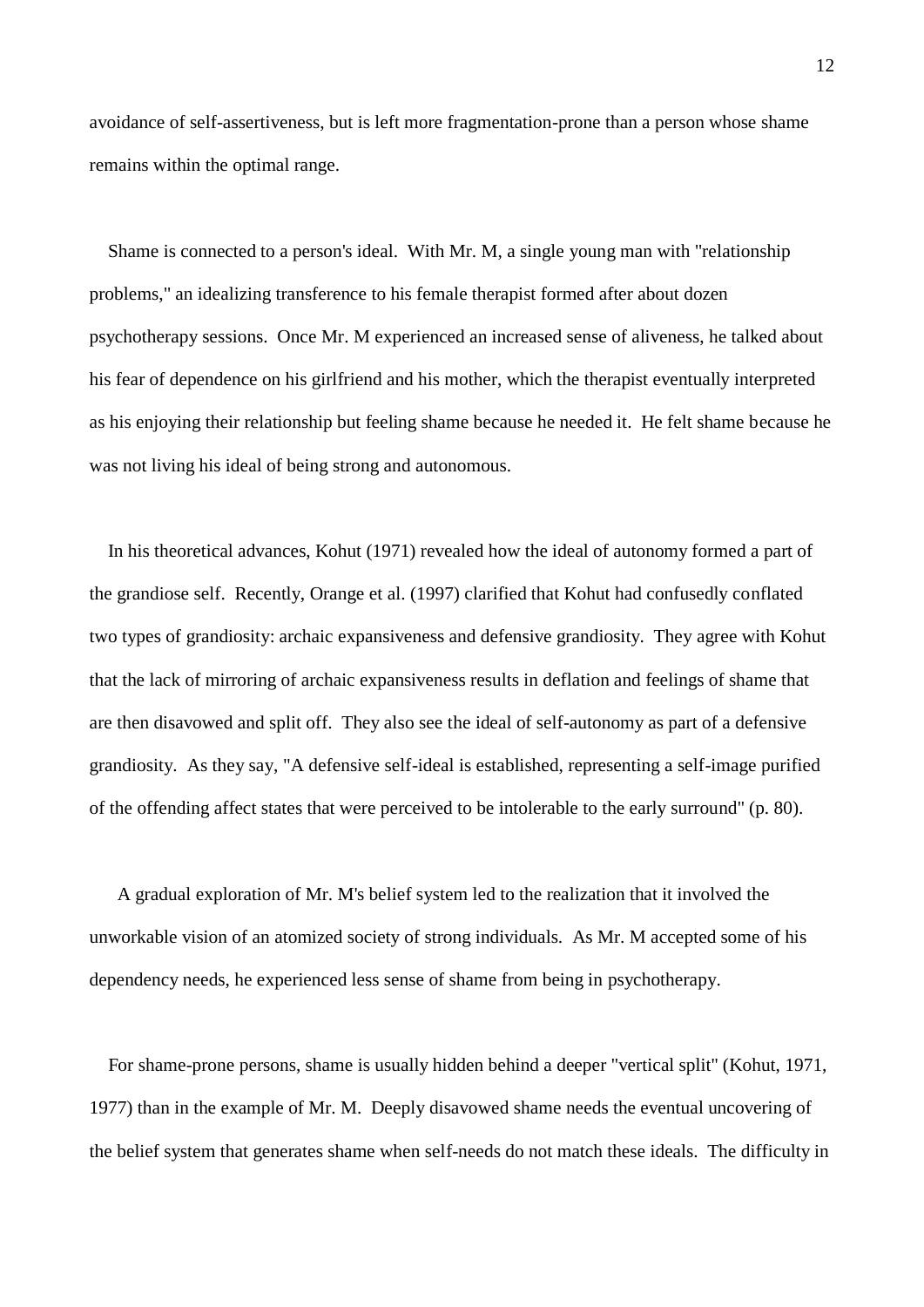such an interpretive approach is that interpretations presented when the therapist is not empathically in-tune with the client, may increase the client's shame and so deepen the vertical split. Moreover, a direct interpretation of the affect of shame generally does not attenuate the client's excessive shame responses. So, seeking to understand a client's organizing principles that cope with shame may be the only effective way for shame-prone clients to experience empathy.

 Even so, one of the characteristics of split-off shame is that it seeks concrete expression. Mr. C is a client whose shame-proneness was "monopolistic" (Tomkins, 1992). After Mr. C had obtained an excellent academic record at high school, his ideal view of himself as an exceptional student was exploded when other university students challenged him and made him feel helpless because he lacked concrete knowledge to support his position. After this he began to develop files of articles, book summaries and newspaper clippings as a defense against being shamed. This "library," a grandiose undertaking, ultimately led to a massive hoarding problem involving 100s of boxes of unfiled material that so cluttered his small apartment that he could scarcely move.

 When Mr. C eventually expressed how ashamed he felt of this "mess," the therapist suggested that Mr. C had shown how shame overwhelmed him by creating concretely and externally his internal state. The mess derived from his shame, rather than the shame from his mess, although the mess magnified the shame that already existed and thereby set up a closed system of reinforcement called "reciprocal determinism" (Bandura, 1978). When such concrete expressions of shame are understood and interpreted as communicating an internal state, and not responded to with moral condemnation, or with pragmatic concern, shame becomes attenuated and the need for further concretized communications of shameful messes diminish. Such interpretations may be experienced as empathic.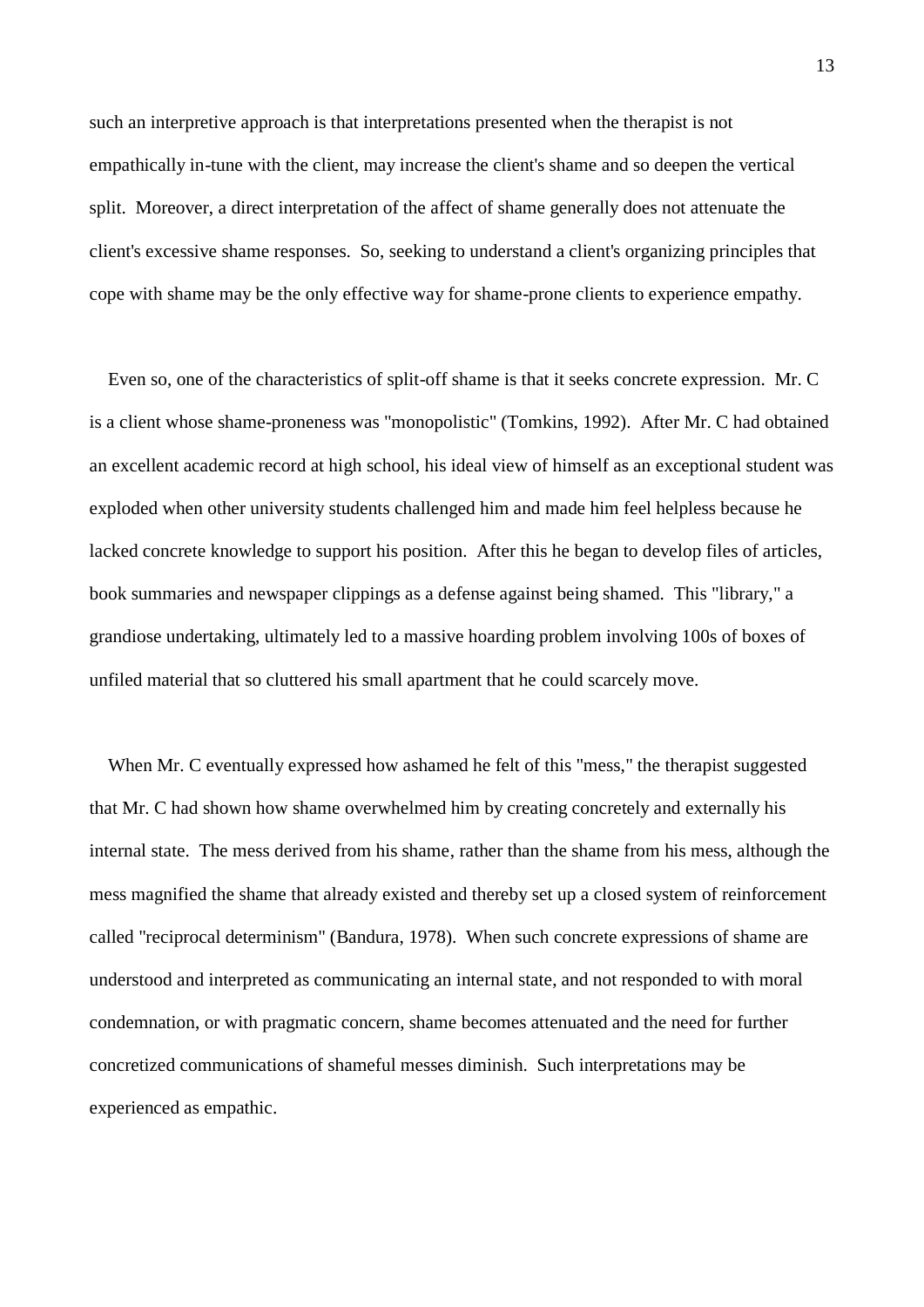A client's negative affects of fear, distress, anger and humiliation need different responding if a therapist is to be experienced as empathic. Fear may need a complementary, soothing response; distress may need a synchronous, sharing response; anger may need an exploratory response to recognize triggering patterns; and shame may need an uncovering, interpretive response to the client's idealized beliefs that produce the shame and the concretizations that express it.

 Tomkins negative affects have been presented singularly for didactic clarity. They are often so merged into a negative affect complex and difficult to distinguish, that only by careful listening can an empathically experienced response be attained. This demonstrates that empathic understanding involves a process of responding and counter-responding which then leads further into the concept of intersubjectivity, the interplay between different organized subjectivities.

# References

Atwood, G., & Stolorow, R. (1984), Structures of Subjectivity: Explorations in Psychoanalytic Phenomenon. Hillsdale, NJ: The Analytic Press.

Bacal, H. (1985), Optimal responsiveness and the therapeutic process. In: Progress in Self Psychology, Vol. 1, ed. A. Goldberg. New York: Guilford. pp. 202-226.

Balint, M. (1968), The Basic Fault. New York: Bruner/Mazel.

Bandura, A. (1978), The self-system in reciprocal determinism. Amer. Psychol. 33:344-358. Basch, M. (1983), Affect and the analyst. Psychoanal. Inq., 3:691-703.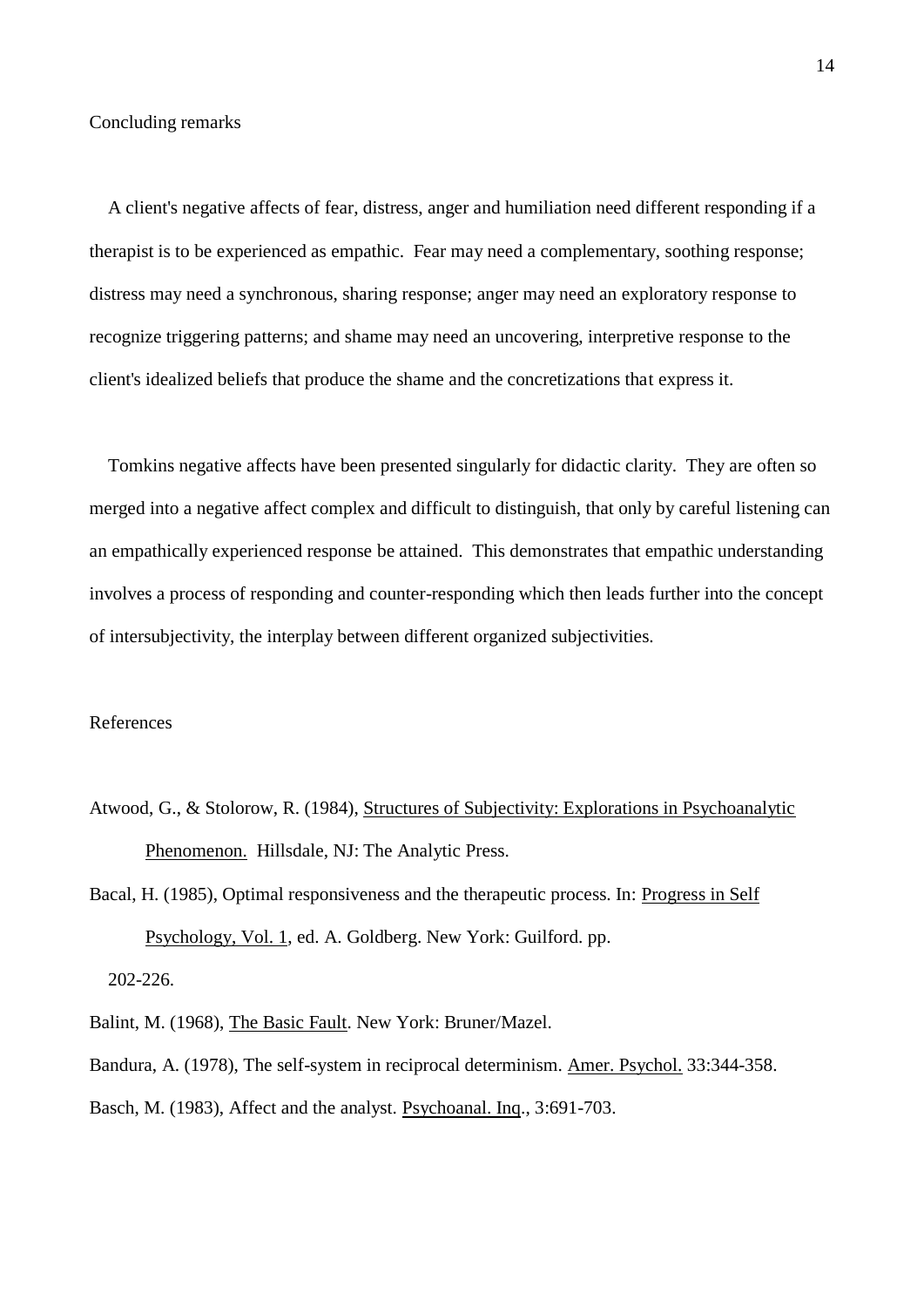- Bowlby, John. (1980), Attachment and Loss, Vol. III: Loss Sadness and Depression. New York: Basic.
- Darwin, C. (1965), The Expression of the Emotions in Man and Animals. Chicago: Chicago University Press.
- Durkheim, E. (1915), The Elementary Forms of the Religious Life. New York: Free Press.
- Ekman, P. (1983), Autonomic nervous system activity distinguishes among emotions. Science, 221:1208-1210.
- Florell, J. (1971), Crisis Intervention in Orthopedic Surgery. N.U. Ph.D. Dissertation. Evanston, Illinois.
- Gill, M. (1994), Psychoanalysis in Transition. Hillsdale, NJ: The Analytic Press.
- Glick, O., Weiss, R. and Parkes, C. (1974), The First Year of Bereavement. New York: John Wiley & Sons.
- Grosskurth, P. (1986), Melanie Klein: Her World and Her Work. New York: Alfred A. Knopf.

James, W. (1890), Principles of Psychology. New York: Dover, 1950.

- Kohut, H. (1959), Introspection, empathy and psychoanalysis. J. Amer. Psychoanal. Assn., 7:459- 483.
- Kohut, H. (1966), Forms and transformations of narcissism. In: Search for the Self, Vol. 1. ed. P. Ornstein. New York: International Universities Press. pp. 427-460.
- Kohut, H. (1971), The Analysis of the Self. New York: International Universities Press.
- Kohut, H. (1975), The future of psychoanalysis. The Annual of Psychoanalysis, 3:341-370. New York: International Universities Press.

Kohut, H. (1977), The Restoration of the Self. New York: International Universities Press.

- Kohut, H. (1982), Introspection, empathy, and the semicircle of mental health. Internat. J. Psycho-Anal., 63:395-407.
- Kohut, H. (1984), How Does Analysis Cure? Hillsdale, NJ: The Analytic Press.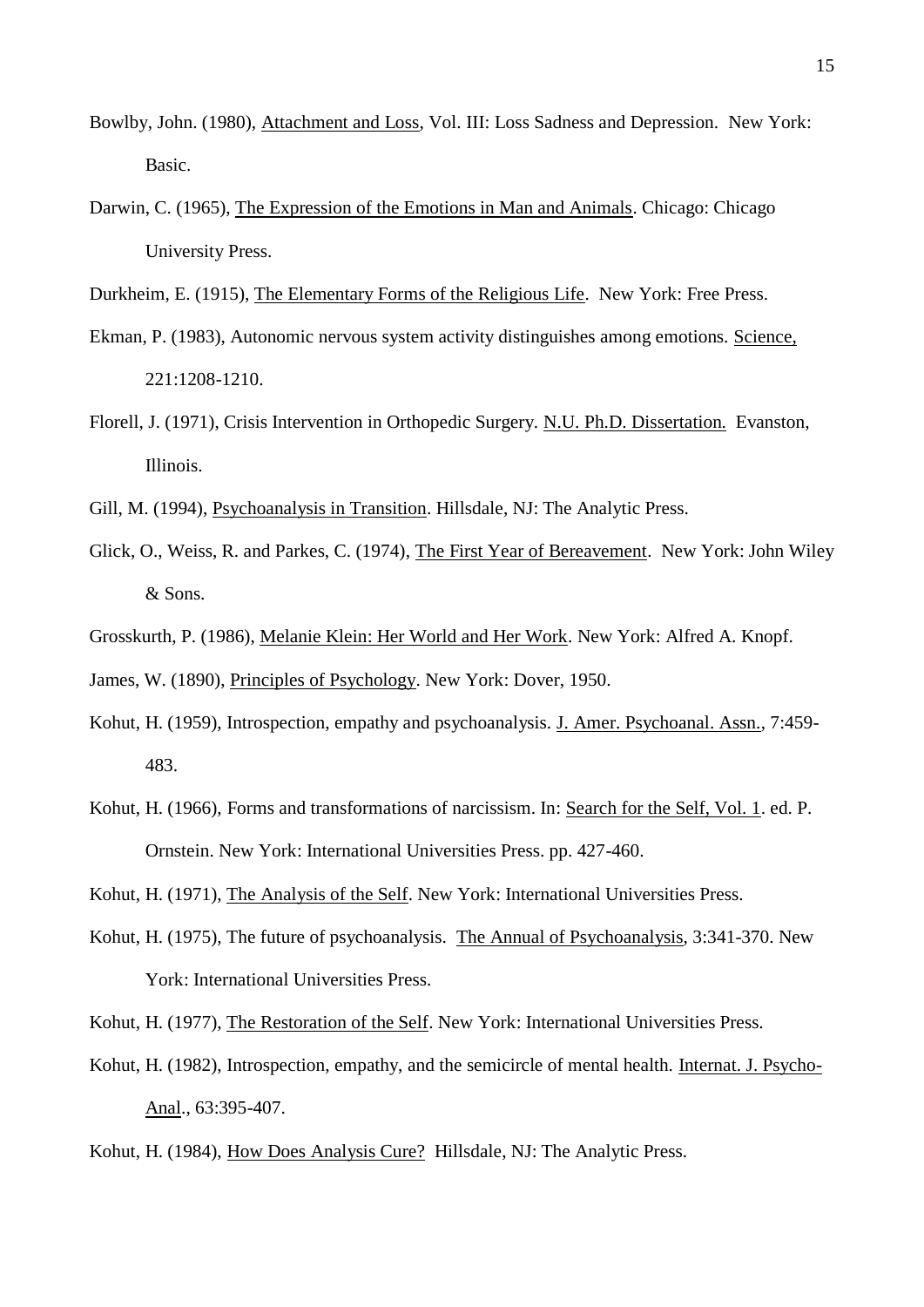- Kohut, H. (1996), The Chicago Institute Lectures. Ed. P. Tolpin & M. Tolpin. Hillsdale, NJ: The Analytic Press.
- Lachmann, F. (1997), "Aggression: reactive and transformed." A paper presented to the advanced workshop, the 20th Annual International Conference on The Psychology of the Self. Chicago, Nov. 13-16.
- Loewald, H. (1960), On the therapeutic action of psychoanalysis. Internat. J. Psycho-Anal., 41:16- 23.
- Mandler, G., & Watson, P. (1966), Anxiety and interruption of behavior. In: C. Spielberger (ed.) Behavior and Anxiety. New York: Academic Press.
- Orange, D., Atwood, G. & Stolorow, R. (1997), Working Intersubjectively. Hillsdale, NJ: The Analytic Press.
- Shane, M. & Shane, E. (1996), Optimal restraint. In: Basic ideas reconsidered: Progress in Self Psychology, Vol. 12, ed. A. Goldberg. Hillsdale, NJ: The Analytic Press. pp. 37-54.
- Stern, D. (1977), The First Relationship: Infant and Mother. Cambridge, MA: Harvard University Press.
- Stern, D. (1985), The Interpersonal World of the Infant. New York: Basic.
- Strachey, J. (1957), Editor's footnote to "Instincts and their viscissitudes" (Freud's) Standard Edition, vol. 14, p. 129.
- Stolorow, R. (1993), Thoughts on the Nature and Therapeutic Action of Psychoanalytic Interpretation. In: The Widening Scope of Self Psychology: Progress in Self Psychology, Vol. 9, ed. A. Goldberg. Hillsdale, NJ: The Analytic Press. pp. 31-43.
- Stolorow, R. & Atwood, G. (1992), Context of Being. Hillsdale, NJ: The Analytic Press.
- Stolorow, R., Brandchaft, B. & Atwood, G. (1987), Psychoanalytic Treatment: An Intersubjective Approach. Hillsdale, NJ: The Analytic Press.